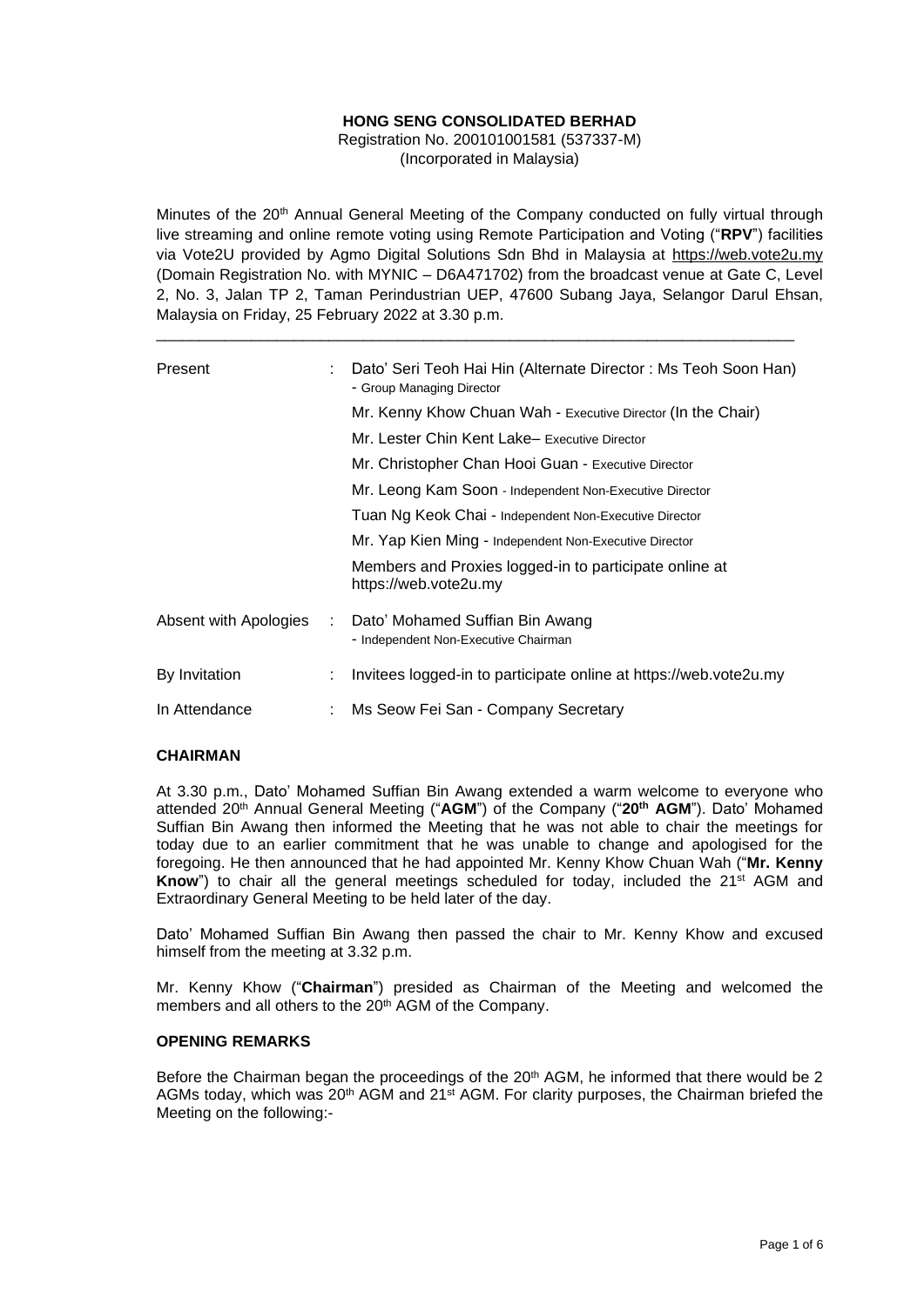Page 2 of 6

- (a) Previously, when the Company's financial year end was 31 March, the Company used to hold its AGMs in August/September and the last AGM prior to the change of financial year was held on 29 September 2020. With the change of financial year end from 31 March to 30 September, the Company was required to hold its AGM by 31 December 2021 as to fulfil the requirement of having AGM in every calendar year.
- (b) However, subsequent to the change of the Company's financial year end to 30 September last year, the Company foresee challenges to hold its AGM before 31 December 2021, thus, had made an application to the Companies Commission of Malaysia for an extension of time for the Company to hold its 2021 AGM.
- (c) On 12 April 2021, the Companies Commission of Malaysia granted its approval for an extension of time until 31 March 2022 for the Company to hold its 2021 AGM.
- (d) With the approval granted and for compliance with Section 340 of the Companies Act requiring a company to hold AGM in each calendar year, the Company therefore, would be holding 2 AGMs today i.e. 20<sup>th</sup> AGM for calendar year 2021, which was this meeting and 21st AGM for calendar year 2022, which would begin after the conclusion of this meeting.

Before the Chairman call the meeting to order, the members was informed that in light of the COVID-19 outbreak, governmental order and the encouragement of the Securities Commission of Malaysia, as well as in the best interest of public health and the health and safety of the Board of Directors of the Company ("**Board**"), employees and shareholders, the AGM would be conducted on fully virtual basis through live streaming and online remote voting using the Remote Participation and Voting ("**RPV**") facilities from the broadcast venue.

### **NOTICE**

The notice convening the 20<sup>th</sup> AGM ("**Notice**") having been circulated earlier to all members, Bursa Malaysia Securities Berhad and Auditors in accordance with the Company's Constitution within the prescribed period was taken as read.

The Chairman also informed that the Notice had been advertised in New Straits Times on 27 January 2022. A notification letter from the Company which contains information and administrative guide pertaining to the meeting had been sent to all eligible members. The Company had also disseminated the Notice through announcement to Bursa Malaysia Securities Berhad and posted the same on the Company's corporate's website.

### **INTRODUCTION OF BOARD MEMBERS, MANAGEMENT AND ETC.**

The Chairman then introduced to the Meeting, the Board Members, both present at the broadcast venue as well as those present remotely / virtually.

The Meeting was informed that the Company had appointed Agmo Digital Solutions Sdn. Bhd. ("**Agmo**") as the poll administrator and Aegis Communication Sdn. Bhd. as independent scrutineer to verify the poll result at today's AGM.

### **QUORUM**

Upon confirming the presence of the requisite quorum, the Chairman called the meeting to order.

## **MEETING INTRODUCTION**

The Meeting was informed that all the proposed ordinary resolutions tabled at this AGM required a simple majority vote of the members who were entitled to vote in person or by proxy. With the RPV facilities via Vote2U provided by Agmo, members may exercise their right as a member or proxy of the Company to pose questions to him or the Board and vote remotely at the AGM in the comfort of their location.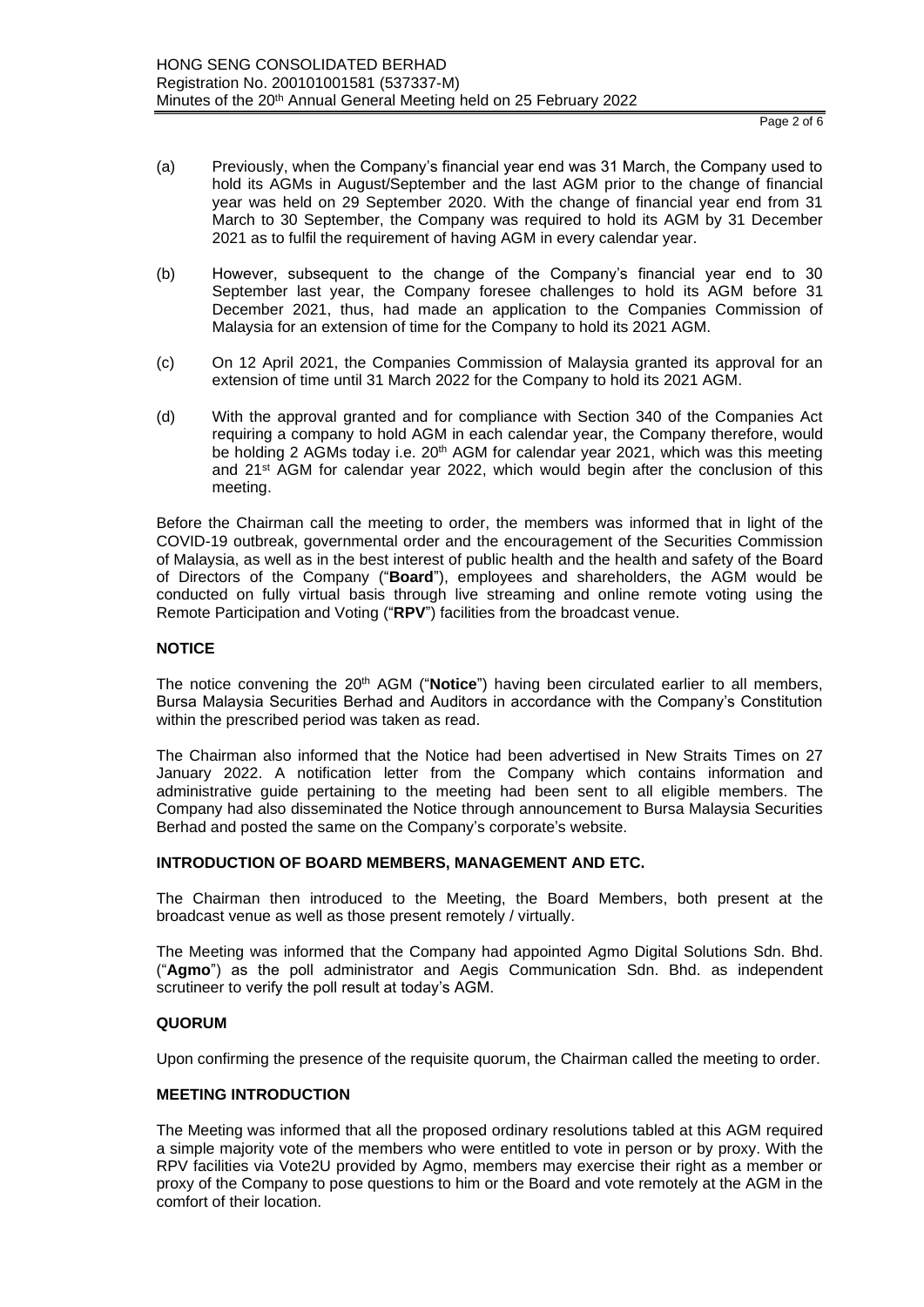The Chairman also informed that he would first take the members through the items in the Agenda. Thereafter, the Board would respond to the questions transmitted by members and proxies during this Meeting. The members and proxies can rely on real time submission of typed texts to exercise their rights to speak or communicate in a virtual meeting and the Board would via the broadcast announce the question(s) and then answer the question(s) accordingly.

To facilitate the remote voting via the Vote2U, the Chairman invited representative of Agmo to share a short video on the voting procedure and how to raise questions at the meeting through the Vote2U facilities.

The Chairman then proceeded with the business of the meeting and informed that sufficient time would be allocated for members to cast their votes after dealing with all businesses of today's meeting.

### **LETTER FROM MINORITY SHAREHOLDERS WATCHDOG GROUP ("MSWG")**

The Chairman informed the members that the Company received a list of questionnaires from the MSGW on 17 February 2022 and had replied in writing to the MSWG on their queries ahead of this AGM.

The Chairman then read out the MSWG's questions and the Board's responses to the said questions, as attached to these minutes. After dealing with the MSWG's questions and answers, the Chairman began the proceeding of the business of the meeting.

### **1. AUDITED FINANCIAL STATEMENTS TOGETHER WITH THE REPORTS OF THE DIRECTORS AND AUDITORS**

The Chairman informed that in line with the provision of the Companies Act 2016 which did not require the Audited Financial Statements and Reports to be formally approved by the members, the Audited Financial Statements for the financial period ended 30 September 2021 together with the Reports of the Directors and Auditors thereon which was sent to the members on 27 January 2022 were tabled for the members' information and should not be put to vote.

As such, the Chairman declared that the Audited Financial Statements for the financial period ended 30 September 2021 together with the Reports of the Directors and Auditors thereon were received and noted.

The Chairman reminded that should any of the members have any question to raise on matters discussed at this meeting, members could use the text box provided on the online platform to transmit their questions. Responses would be provided to the submitted questions during the Q&A session after tabling all the resolutions.

### **2. AGENDA ITEM NO. 2 ORDINARY RESOLUTION 1 - TO APPROVE PAYMENT OF DIRECTORS' FEES IN EXCESS OF LAST MANDATE**

The Meeting proceeded to consider the proposed payment of Directors' fees to the Non-Executive Directors of RM4,581.00, in excess of the last mandate granted by the members.

As guided by the Malaysian Code on Corporate Governance, the Chairman informed that Directors who had interest in this resolution and were members of the Company would abstain from voting for this resolution.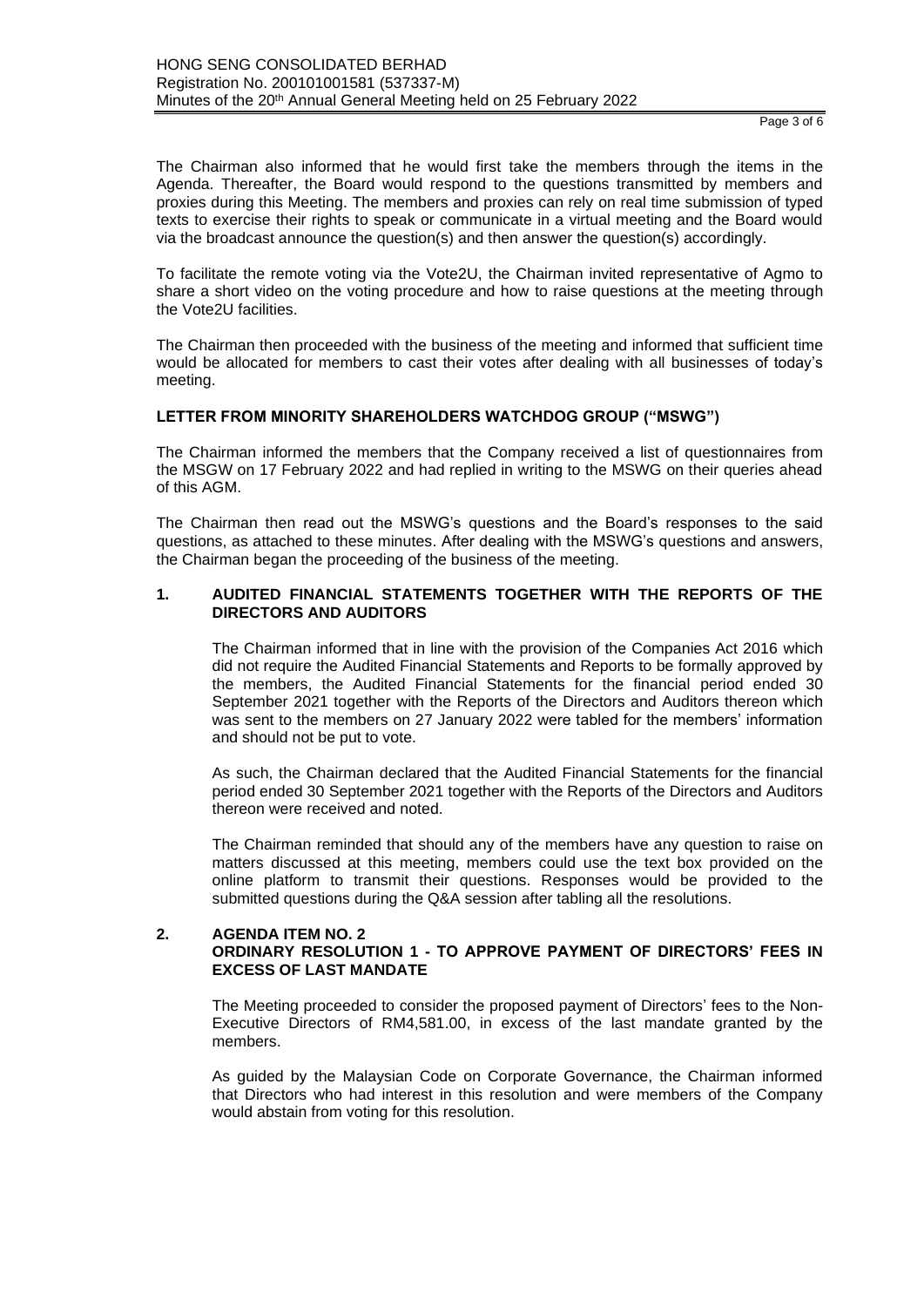The following motion was then put to the members, to be voted by poll after the Q&A session:-

"THAT the Directors be and are hereby authorised to make payment of Directors' fees to the Non-Executive Directors for their services from 30 September 2020 until the date of this annual general meeting of the Company amounting to RM4,581, in excess of the current approved limit."

### **3. AGENDA ITEM NO. 3 ORDINARY RESOLUTIONS 2, 3, 4 AND 5 - RE-ELECTION OF DIRECTORS**

The Chairman informed that agenda item no. 3 was to consider the re-election of Directors, the Directors subject to retirement in accordance with the Constitution of the Company were:-

- (i) Mr. Yap Kien Ming (Article 107);
- (ii) Mr. Lester Chin Kent Lake (Article 100);
- (iii) Mr. Christopher Chan Hooi Guan (Article 100);
- (iv) Mr. Leong Kam Soon (Article 100); and
- (v) Dato' Mohamed Suffian Bin Awang (Article 100),

and the said Directors, unless they were re-elected, should retire at the conclusion of this AGM.

The following matters were then highlighted to the Meeting:-

- (i) Article 107(1)(b) of the Company's Constitution provided that one-third of the Directors of the Company for the time being shall retire by rotation at an AGM of the Company provided always that all Directors, shall retire from office once at least in each three years but shall be eligible for re-election at the AGM. A Director retiring at the AGM shall retain office until the close of the meeting. Pursuant to Article 107, one Director would be retiring at this AGM and he was Mr. Yap Kien Ming.
- (ii) Article 100 of the Company's Constitution stated that any Director so appointed on the Board either to fill a casual vacancy or as an addition to the Board shall hold office until the conclusion of the first AGM after their appointment but shall be eligible for re-election at the AGM. Pursuant to Article 100, four Directors, namely, Mr. Lester Chin, Mr. Christopher Chan, Mr. Leong and Dato' Mohamed Suffian, who were appointed on the Board after last AGM would be retiring at this AGM.
- (iii) All Directors retiring under this agenda item were eligible for re-election and had offered themselves for re-election.
- (iv) With regard to the retirement of Dato' Mohamed Suffian Bin Awang, as Dato' Mohamed Suffian bin Awang was appointed to the Board on 28 January 2022, a day after the Notice was sent out to the members on 27 January 2022, resolution pertaining to his re-election as Director of the Company was not in the agenda of today's meeting. Therefore, Dato' Mohamed Suffian bin Awang would retire at the conclusion of the 20<sup>th</sup> AGM of the Company, in accordance with Article 100 of the Constitution of the Company. The Board had ahead of this AGM agreed to re-appoint Dato' Mohamed Suffian Bin Awang as Chairman of the Board effective immediately upon conclusion of the 20<sup>th</sup> AGM. Relevant announcement pertaining to his re-appointment would be made to Bursa Malaysia Securities Berhad accordingly.

In view of the above, the following motions were then put to the Meeting, to be voted by poll after the Q&A session:-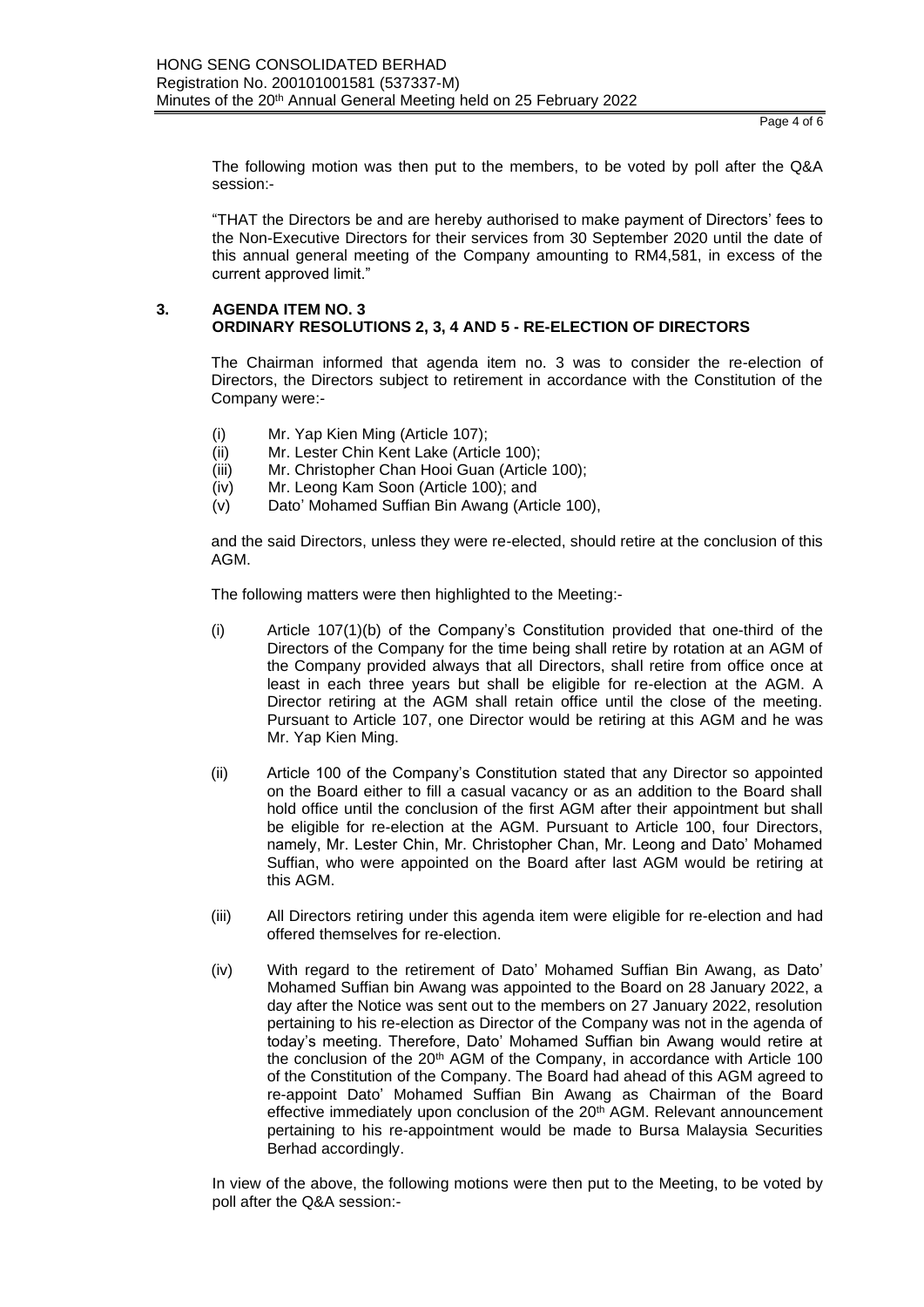### **3.1 ORDINARY RESOLUTION 2 - RE-ELECTION OF YAP KIEN MING**

"THAT Yap Kien Ming retiring pursuant to Article 107(1)(b) of the Company's Constitution, be and is hereby re-elected as Director of the Company."

### **3.2 ORDINARY RESOLUTION 3 - RE-ELECTION OF LESTER CHIN KENT LAKE**

"THAT Lester Chin Kent Lake retiring pursuant to Article 100 of the Company's Constitution, be and is hereby re-elected as Director of the Company."

### **3.3 ORDINARY RESOLUTION 4 - RE-ELECTION OF CHRISTOPHER CHAN HOOI GUAN**

"THAT Christopher Chan Hooi Guan retiring pursuant to Article 100 of the Company's Constitution, be and is hereby re-elected as Director of the Company."

### **3.4 ORDINARY RESOLUTION 5 - RE-ELECTION OF LEONG KAM SOON**

"THAT Leong Kam Soon retiring pursuant to Article 100 of the Company's Constitution, be and is hereby re-elected as Director of the Company."

### **4. AGENDA ITEM NO. 4**

### **ORDINARY RESOLUTION 6 - PROPOSED RENEWAL OF SHAREHOLDERS' MANDATE FOR RECURRENT RELATED PARTY TRANSACTIONS OF A REVENUE OR TRADING NATURE ("PROPOSED SHAREHOLDERS' MANDATE")**

The Chairman informed that the details on the Proposed Shareholders' Mandate were set out in the Circular to Shareholders dated 27 January 2022, which was dispatched to the members together with the Notice.

With the permission of the Meeting, the Chairman then declared that the Ordinary Resolution 6 as set out in the Notice be taken as read. The said motion, detailed hereunder was then put to the meeting for consideration and to be voted by poll after the Q&A session:-

"THAT, subject to the Companies Act 2016 ("**Ac**t"), the Constitution of the Company and the Bursa Malaysia Securities Berhad Main Market Listing Requirements, approval be and is hereby given to the Company and its subsidiaries ("**Hong Seng Group**") to enter into all transactions involving the interests of Directors, major shareholders or persons connected with Directors and/or major shareholders of the Group ("**Related Parties**") as specified in Section 2.2.2 of the Circular to Shareholders dated 27 January 2022 in relation to the Proposed Shareholders' Mandate for Recurrent Related Party Transactions of a Revenue or Trading Nature ("**Recurrent RPTs**") provided that such transactions are:-

- (i) recurrent transactions of a revenue or trading nature;
- (ii) necessary for the day-to-day operations;
- (iii) carried out in the ordinary course of business on normal commercial terms which are not more favourable to the Related Parties than those generally available to the public; and
- (iv) are not to the detriment of the minority shareholders,

### ("**RRPT Mandate**").

AND THAT such approval shall continue to be in force until:-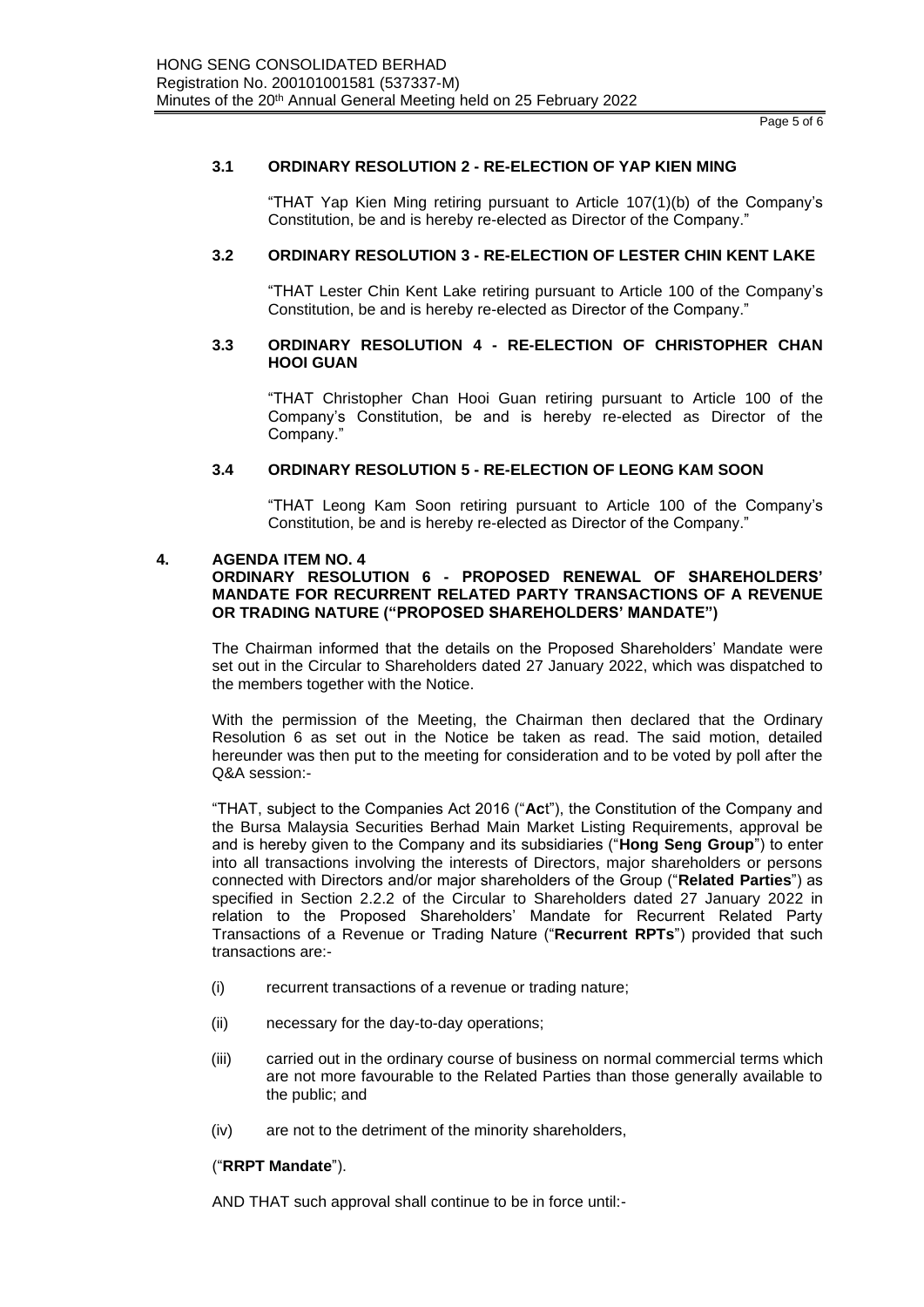Page 6 of 6

- (a) the conclusion of the next Annual General Meeting ("**AGM**") of the Company, at which time it will lapse, unless by ordinary resolution passed at that meeting, the authority is renewed; or
- (b) the expiration of the period within which the next AGM of the Company is required to be held pursuant to Section 340(2) of the Act (but shall not extend to such extension as may be allowed pursuant to Section 340(4) of the Act); or
- (c) the authority is revoked or varied by ordinary resolution passed by the shareholders in general meeting; or

whichever is earlier; and the aggregate value of the Recurrent RPTs be disclosed in the annual report of the Company.

AND THAT the Directors of the Company be and are hereby authorised to complete and do all such acts and things as they may consider expedient or necessary to give full effect to the RRPT Mandate."

### **5. AGENDA ITEM NO. 5**

The last item on the agenda for the meeting was to transact any other business of which due notices shall have been received in accordance with the Companies Act 2016. The Meeting was informed that no notice of any other business for transacting at the meeting was received.

### **6. QUESTION AND ANSWER SESSION**

The Meeting then proceeded to the Q&A session.

As there was no question raised by the members/proxies, the Meeting proceeded to take the poll on the resolutions tabled.

### **7. TAKING OF POLL AND ANNOUNCEMENT OF RESULT**

Upon the conclusion of the Q&A session, the Chairman requested the members and proxies to cast their votes remotely.

After 5 minutes, the Chairman announced that the remote voting had ended and informed the members that the meeting would be adjourned immediately to facilitate counting of votes.

The meeting resumed at 3.56 p.m. upon completion of counting of votes. The poll results as per Appendix A was then announced to the Meeting.

Based on the tabulation of results, the Chairman then declared that all the resolutions tabled at this meeting were carried.

### **CLOSURE**

There being no further business, the meeting closed at 3.57 p.m. with a vote of thanks to the Chairman.

### **CONFIRMED TRUE AND CORRECT**

### \_\_\_\_\_\_\_\_\_\_\_\_\_\_\_\_\_\_\_\_\_\_\_\_\_\_\_\_\_\_ **KENNY KHOW CHUAN WAH CHAIRMAN OF THE MEETING**

Dated: 23 March 2022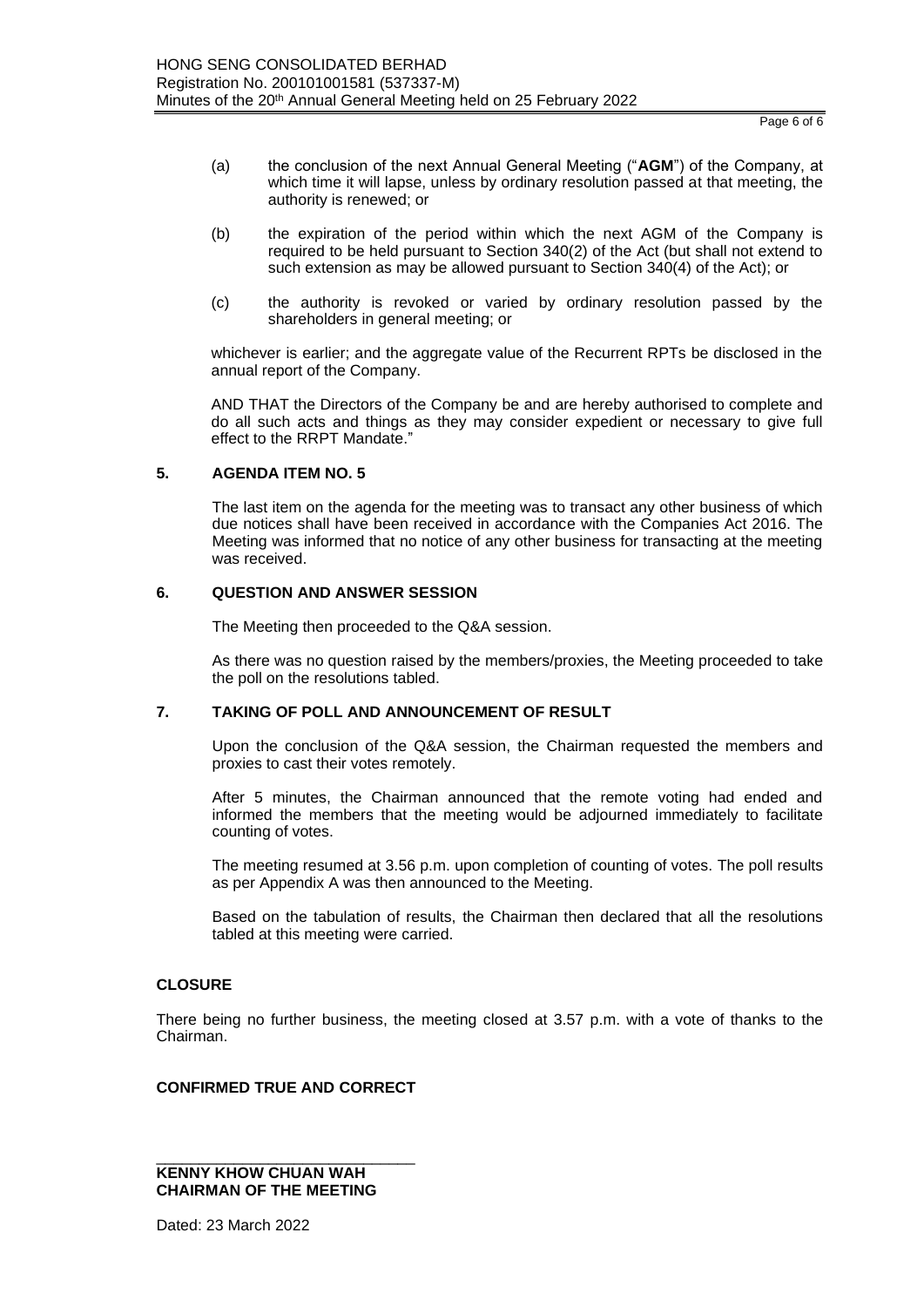

**MINORITY SHAREHOLDERS WATCH GROUP** Shareholder Activism and Protection of Minority Interest

17 February 2022

**BY EMAIL/FAX/HAND** *(Fax No: 603-7806 1387)*

The Board of Directors **HONG SENG CONSOLIDATED BERHAD** 802, 8<sup>th</sup> Floor, Block C Kelana Square, 17 Jalan SS 7/26 47301 Petaling Jaya Selangor Darul Ehsan, Malaysia

# **Attention: Ms Seow Fei San Ms Mok Mee Kee**  *Company Secretaries*

Dear Directors**,** 

# **Re: 20th & 21st Annual General Meetings ("AGMs") of Hong Seng Consolidated Berhad ("Hong Seng" or the "Company") to be held on Friday, 25 February 2022**

In the interest of minority shareholders and all other stakeholders of the Company, we would like to raise the following questions: -

# **Operational & Financial Matters**

- 1. The Group is in the midst of commissioning six (6) units of Nitrile Butadiene Rubber ("NBR") double former glove dipping production lines in its glove factory located at Sungai Petani, Kedah Darul Aman. The productions have commenced in October 2021. Subsequently, the Group plans to expand the production capacity to up to 16 lines by end of 2022. (page 16 of AR2021)
	- (a) To what extent will declining average selling price of gloves impact the expected revenue contribution from the Group's glove manufacturing business, going forward?
	- (b) Does the Group have any long-term contract with its customers for its gloves? What is the contract duration?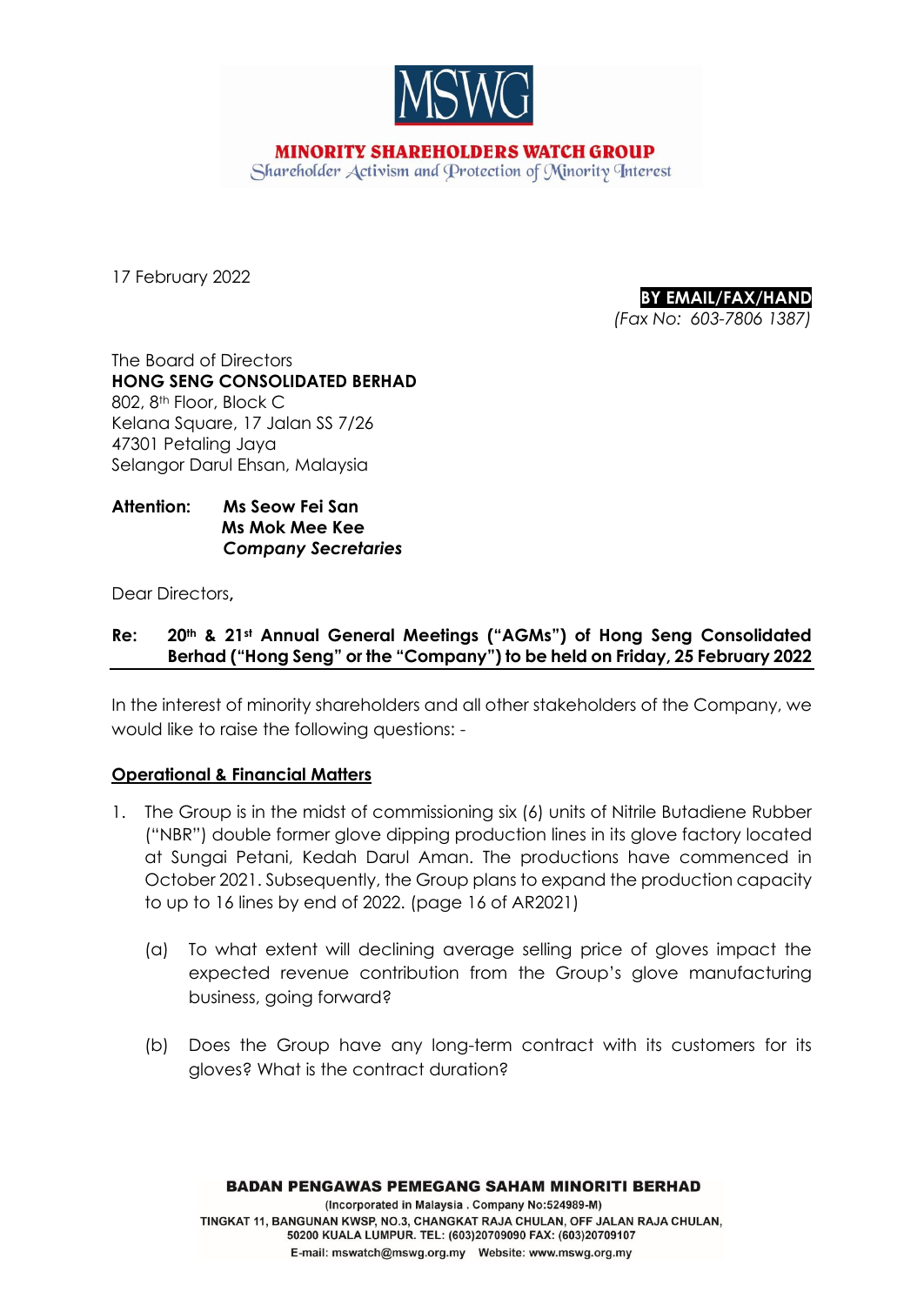(c) To-date, how many months of outstanding orders does the Group have?

\_\_\_\_\_\_\_\_\_\_\_\_\_\_\_\_\_\_\_\_\_\_\_\_\_\_\_\_\_\_\_\_\_\_\_\_\_\_\_\_\_\_\_\_\_\_\_\_\_\_\_\_\_\_\_\_\_\_\_\_\_\_\_\_\_\_\_\_\_\_\_\_\_\_\_\_\_\_\_\_\_\_

- (d) To-date, are the gloves produced by the Group for local or export market?
- 2. The Group's healthcare division under a wholly-owned subsidiary, HS Bio Sdn. Bhd. ("HS Bio") began humbly with the acquisition of 51% equity interest in Pantasniaga Sdn. Bhd. It is the authorised distributor of BGI Genomics Co. Ltd. test kits and solutions and obtained the letter of award from Ministry of Health Malaysia ("MOH") to supply to the Institute for Medical Research and Public Health Laboratory Kota Kinabalu, Ministry of Health Malaysia. (page 17 of AR2021)

Given that the letter of award to supply PCR test kits for Covid-19 shall commence on 26 July 2021 and to be completed on 25 July 2022 with a contract value of RM112.32 million (Bursa announcement on 22 July 2021), is the contract renewable upon expiry? How confident is the Group in obtaining the contract renewal from MOH?

- 3. HS Bio has also set up a joint-venture company, HS Ligno Sdn. Bhd. with Ligno Holdings Sdn. Bhd. to market and distribute the LiGNO's products which aids in building resistance against lung-related and other health issues including, without limitation the Covid-19 virus and has completed the development of a new product named "Tiger Milk Mushroom +" for the Asian market. (page 19 of AR2021)
	- (a) What is the status of sales for LiGNO's products?
	- (b) Has the Group began selling "Tiger Milk Mushroom +"? How is the demand for "Tiger Milk Mushroom +"?
- 4. Impairment loss on financial assets was RM1.8 million (FYE2020: impairment gain on financial assets of RM0.2 million) (page 74 of AR2021)

What is the reason for the significant increase in impairment loss on financial assets?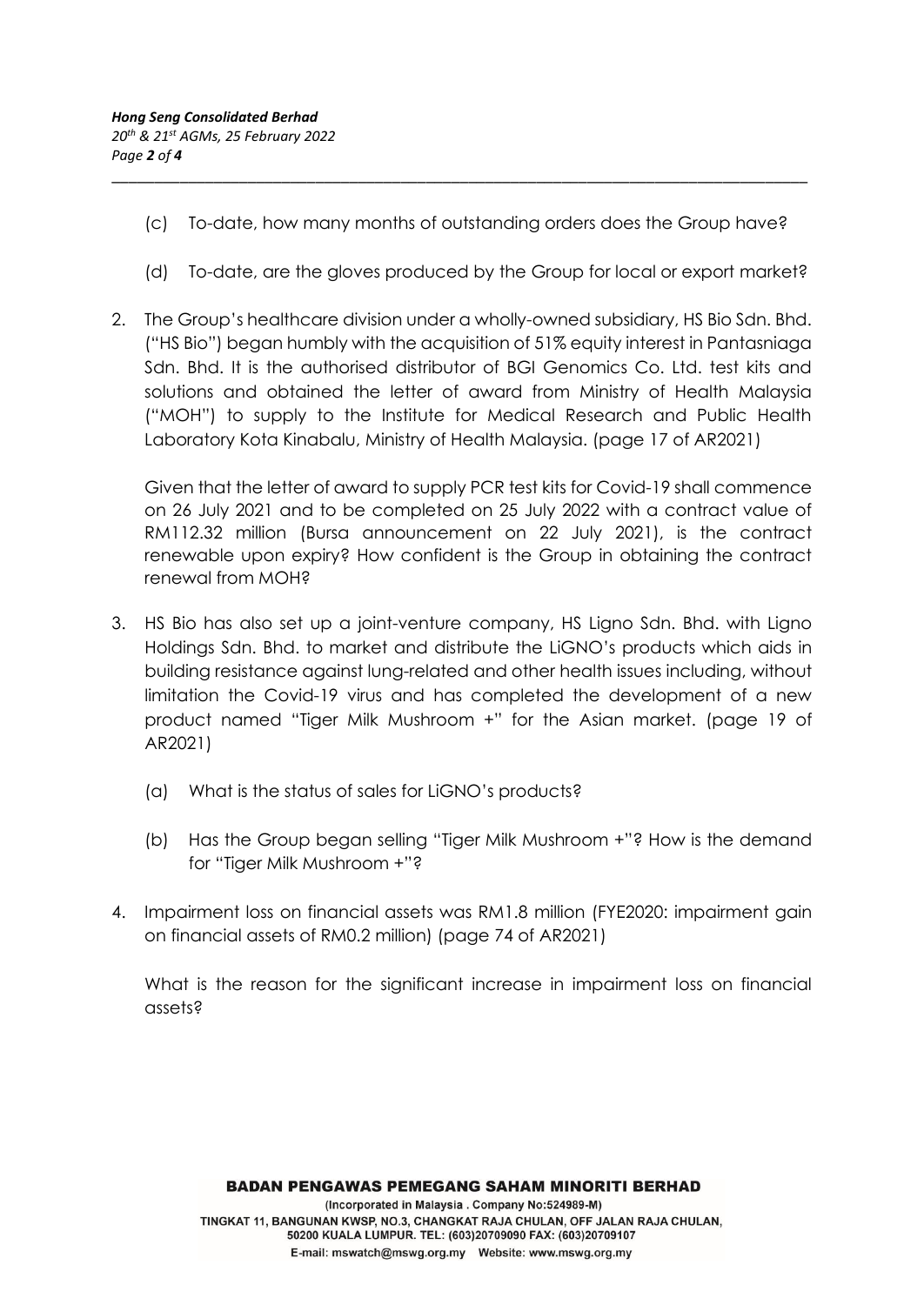5. Inventories written down amount to approximately RM0.8 million (FYE2020: Nil). (Note 12, page 126 of AR2021)

\_\_\_\_\_\_\_\_\_\_\_\_\_\_\_\_\_\_\_\_\_\_\_\_\_\_\_\_\_\_\_\_\_\_\_\_\_\_\_\_\_\_\_\_\_\_\_\_\_\_\_\_\_\_\_\_\_\_\_\_\_\_\_\_\_\_\_\_\_\_\_\_\_\_\_\_\_\_\_\_\_\_

What comprises these inventories that have been written down? Are these inventories written down still salable?

6. Revenue contribution from training and seminars amount to RM12.5 million (FYE2020: Nil). (Note 23.1, page 132 of AR2021)

How many training and seminars were provided by the Group for the 18-month financial period ended 30 September 2021? What do the training and seminars relate to? Is the revenue contribution from training and seminars sustainable, going forward?

# **Corporate Governance Matters**

7. Mr. Kenny Khow Chuan Wah, the Executive Director of Hong Seng is also the Executive Director of MMAG Holdings Berhad and CSH Alliance Berhad (formerly known as KTG Berhad) (page 8 of AR2021).

As the Executive Director of the Company, Mr. Kenny Khow is expected to devote his full-time commitment to Hong Seng as he is drawing salary, bonus and other benefits under the contract of service with the Company.

Please explain how Mr. Kenny Khow manages his time commitment to the Company vis-à-vis his position as Executive Director of MMAG Holdings Berhad and CSH Alliance Berhad (formerly known as KTG Berhad) given that all three (3) are executive positions that require full-time commitment.

8. Mr. Kenny Khow Chuan Wah's other emolument amounted to RM100,921 (FYE2020: RM8,723). (page 41 AR2021)

What is the reason for the huge sum of other emolument? What comprises Mr. Kenny Khow's other emolument?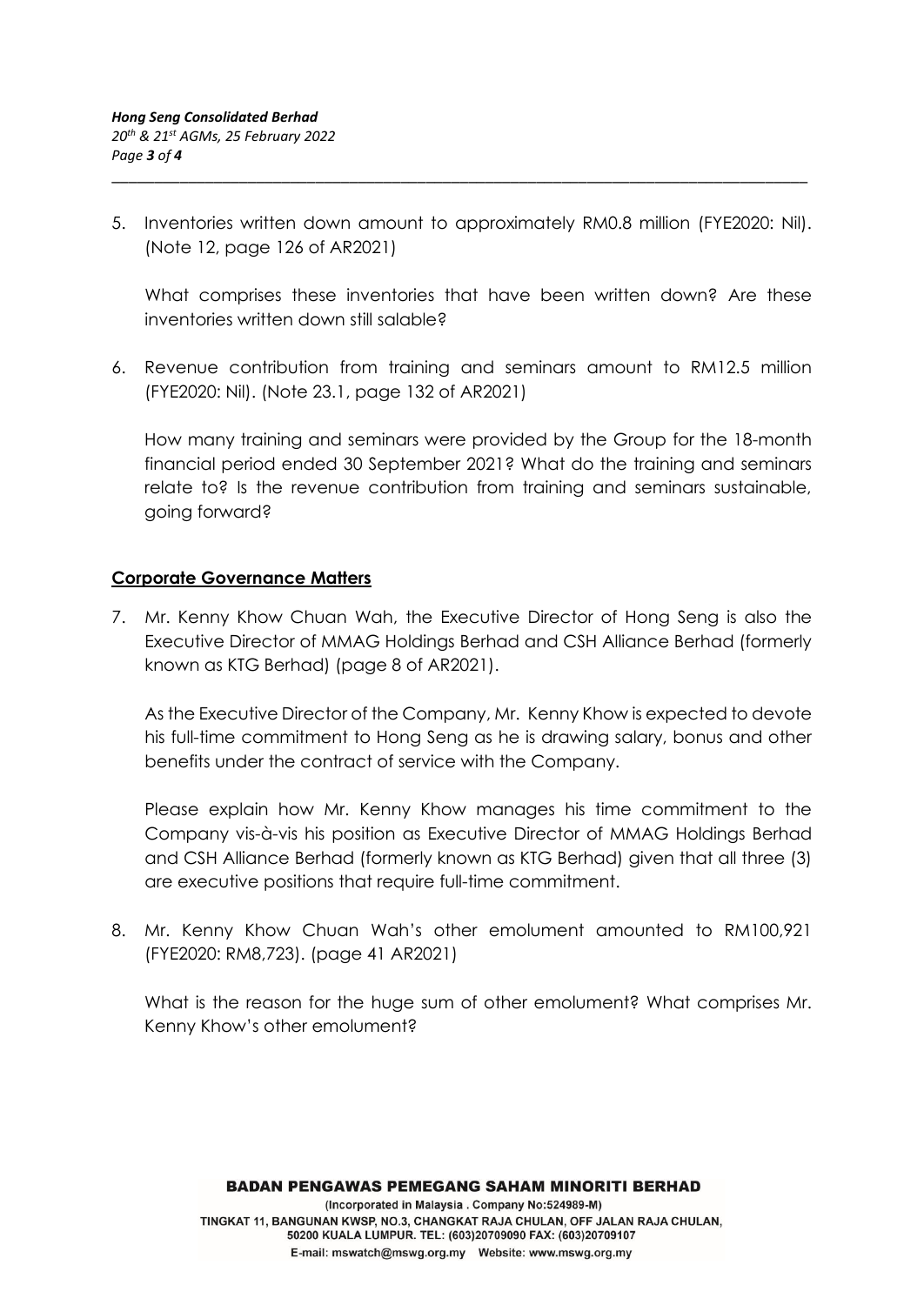9. The total cost incurred in maintaining the outsourced internal audit function for the 18-month financial period ended 30 September 2021 was RM6,500 (FYE2020: RM6,420). (page 55 of AR2021)

\_\_\_\_\_\_\_\_\_\_\_\_\_\_\_\_\_\_\_\_\_\_\_\_\_\_\_\_\_\_\_\_\_\_\_\_\_\_\_\_\_\_\_\_\_\_\_\_\_\_\_\_\_\_\_\_\_\_\_\_\_\_\_\_\_\_\_\_\_\_\_\_\_\_\_\_\_\_\_\_\_\_

Given that the fee is rather small (approximately RM542 per month), how does the Audit Committee assure itself that there is adequate coverage and an effective internal audit function?

Please present the questions raised herein, and the related answers, to the shareholders present at the forthcoming AGM. At the same time, we await a written reply as soon as possible for our records.

Thank you.

Yours sincerely

**Devanesan Evanson**  Chief Executive Officer DE/ECYL/HONGSENG/AGMs2022

**BADAN PENGAWAS PEMEGANG SAHAM MINORITI BERHAD** 

(Incorporated in Malaysia . Company No:524989-M) TINGKAT 11, BANGUNAN KWSP, NO.3, CHANGKAT RAJA CHULAN, OFF JALAN RAJA CHULAN, 50200 KUALA LUMPUR. TEL: (603)20709090 FAX: (603)20709107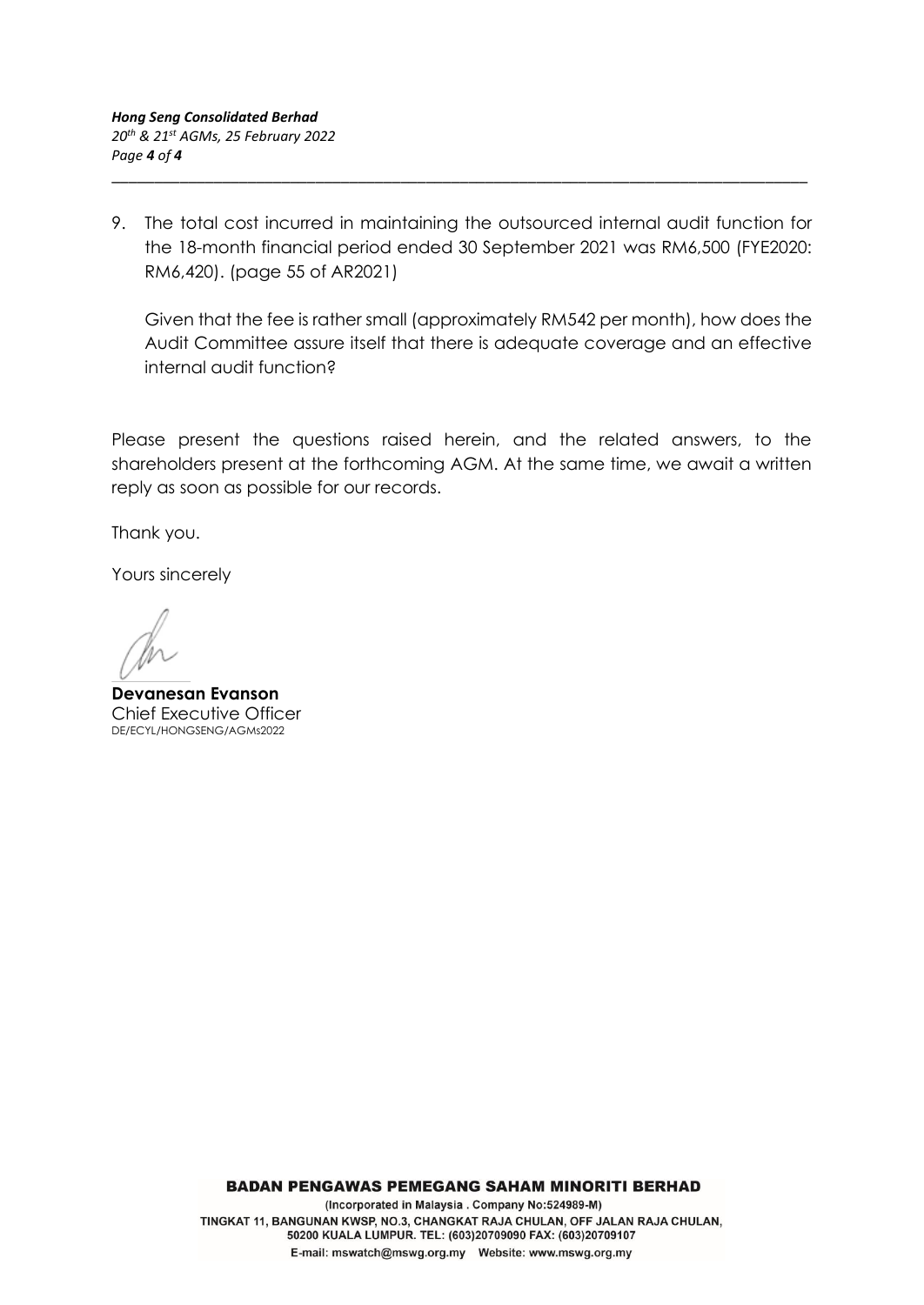### **HONG SENG CONSOLIDATED BERHAD** Registration No. 200101001581 (537337-M)

### **REPLY TO MSWG'S LETTER DATED 17 FEBRUARY 2022**

### **Operational & Financial Matters**

- 1. The Group is in the midst of commissioning six (6) units of Nitrile Butadiene Rubber ("NBR") double former glove dipping production lines in its glove factory located at Sungai Petani, Kedah Darul Aman. The productions have commenced in October 2021. Subsequently, the Group plans to expand the production capacity to up to 16 lines by end of 2022. (page 16 of AR2021)
	- (a) To what extent will declining average selling price of gloves impact the expected revenue contribution from the Group's glove manufacturing business, going forward?

### **Reply**

The declining average selling price of gloves will definitely reduce the expected revenue contribution from the Group's glove manufacturing business, going forward. Nevertheless, the Group strives to maintain its profitability by sourcing raw materials at competitive prices and carrying out upgrade in operations internally such as utilising natural gas and power supply from Tenaga Nasional Berhad to further improve efficiency and production. Going forward, the Group intends to set up its own Nitrile Butadiene Latex (main raw material for Nitrile Butadiene Rubber gloves) manufacturing plant at Kedah Rubber City to ensure supply of raw materials are adequate and at a price that is lower if the Group had purchased from other suppliers to reduce cost and lead time which in turn will increase our margins.

(b) Does the Group have any long-term contract with its customers for its gloves? What is the contract duration?

## **Reply**

The Group is in the midst of securing long term contracts with its customers for its gloves and the contract duration normally ranges from one to five years.

(c) To-date, how many months of outstanding orders does the Group have?

### **Reply**

To date, the Group has about 3-months outstanding orders.

(d) To-date, are the gloves produced by the Group for local or export market?

### **Reply**

To-date, the gloves produced by the Group are for local market. The Group also plans to export the gloves to the overseas market once the production capacity permits.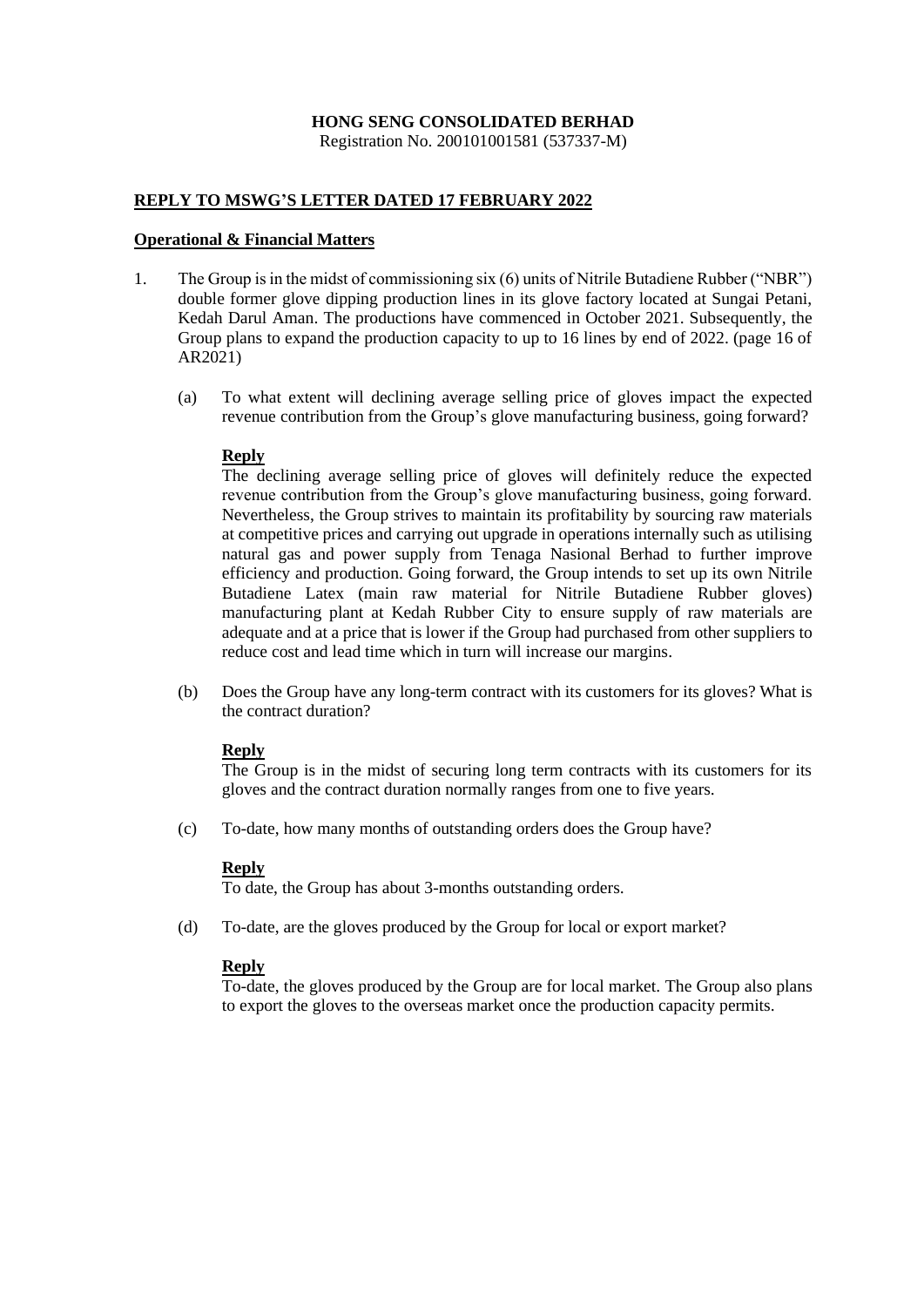2. The Group's healthcare division under a wholly-owned subsidiary, HS Bio Sdn. Bhd. ("HS Bio") began humbly with the acquisition of 51% equity interest in Pantasniaga Sdn. Bhd. It is the authorised distributor of BGI Genomics Co. Ltd. test kits and solutions and obtained the letter of award from Ministry of Health Malaysia ("MOH") to supply to the Institute for Medical Research and Public Health Laboratory Kota Kinabalu, Ministry of Health Malaysia. (page 17 of AR2021)

Given that the letter of award to supply PCR test kits for Covid-19 shall commence on 26 July 2021 and to be completed on 25 July 2022 with a contract value of RM112.32 million (Bursa announcement on 22 July 2021), is the contract renewable upon expiry? How confident is the Group in obtaining the contract renewal from MOH?

## **Reply**

The letter of award was obtained via tender from the Ministry of Health Malaysia and is not renewable upon expiry. The Group will strive our best to obtain the contract renewal from Ministry of Health Malaysia or submit a competitive bid for any upcoming tender.

- 3. HS Bio has also set up a joint-venture company, HS Ligno Sdn. Bhd. with Ligno Holdings Sdn. Bhd. to market and distribute the LiGNO's products which aids in building resistance against lung-related and other health issues including, without limitation the Covid-19 virus and has completed the development of a new product named "Tiger Milk Mushroom +" for the Asian market. (page 19 of AR2021)
	- (a) What is the status of sales for LiGNO's products?

## **Reply**

HS Ligno Sdn Bhd was incorporated on 22 July 2021 with the intention to primarily market and expand LIGNO's products into the overseas markets and the sales are still at infancy stage.

(b) Has the Group began selling "Tiger Milk Mushroom +"? How is the demand for "Tiger Milk Mushroom +"?

### **Reply**

Yes, the Group has commenced the sales for 'Tiger Milk Mushroom+" locally and the demand is commendable. We are also currently in talks with parties for Japan, Thailand, China and European markets as the product is primarily targeted for overseas markets. However, we are working closely with the relevant business partners on the export of the product as it is subjected to registration and application of relevant licenses and approvals from the local regulators which requires staggering application procedures.

4. Impairment loss on financial assets was RM1.8 million (FYE2020: impairment gain on financial assets of RM0.2 million) (page 74 of AR2021)

What is the reason for the significant increase in impairment loss on financial assets?

## **Reply**

The impairment loss on financial assets is in relation to allowance for doubtful debts for long outstanding trade debtors from the Group's hire purchase business which was subsequently disposed by the Group in September 2021.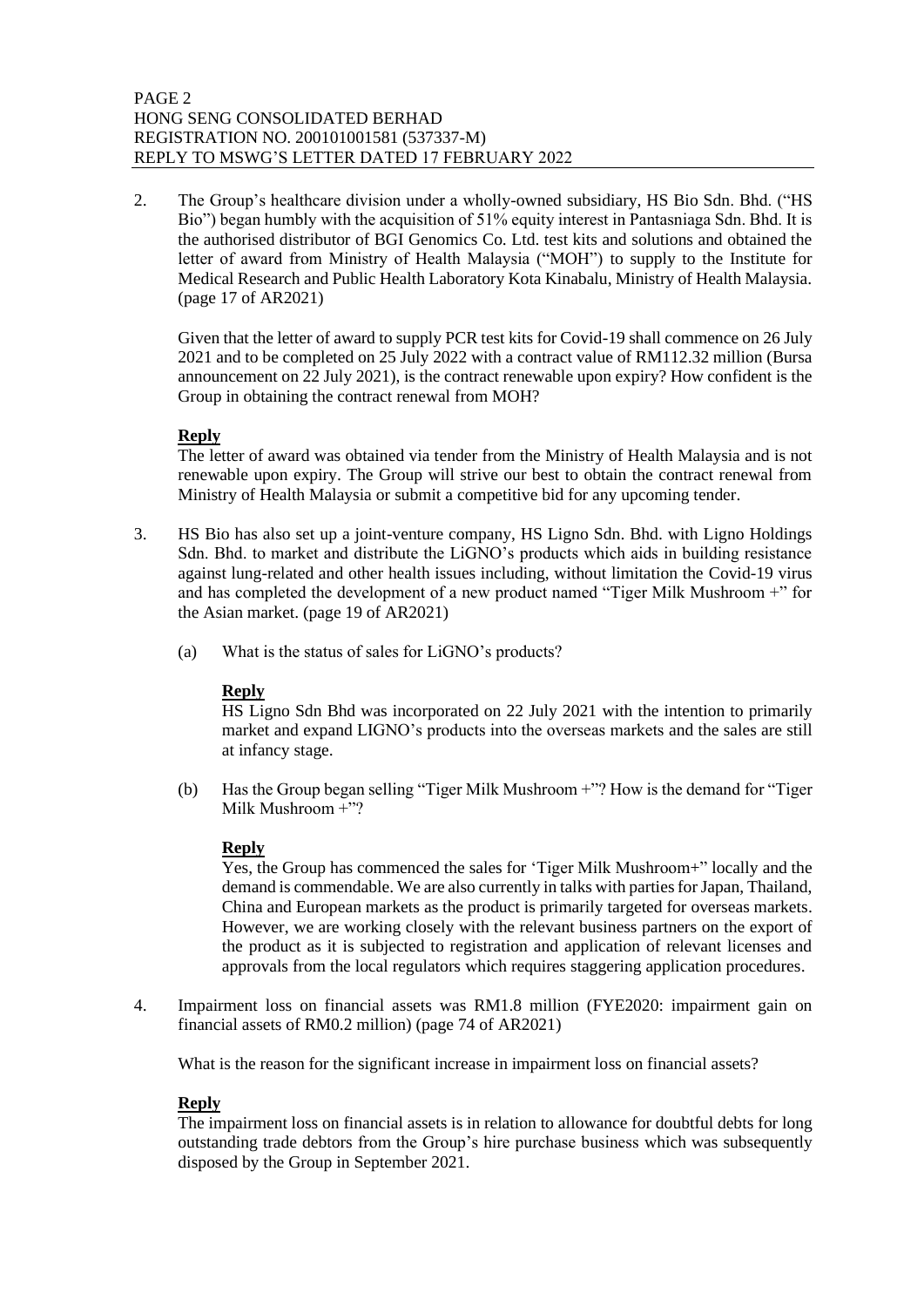5. Inventories written down amount to approximately RM0.8 million (FYE2020: Nil). (Note 12, page 126 of AR2021)

What comprises these inventories that have been written down? Are these inventories written down still salable?

## **Reply**

Inventories written down relates to COVID-19 saliva test kits purchased prior to the government's recent announcement of a price ceiling cap for saliva test kits to be sold to the public.

6. Revenue contribution from training and seminars amount to RM12.5 million (FYE2020: Nil). (Note 23.1, page 132 of AR2021)

How many training and seminars were provided by the Group for the 18-month financial period ended 30 September 2021? What do the training and seminars relate to? Is the revenue contribution from training and seminars sustainable, going forward?

## **Reply**

The program of training and seminars refers to an exercise of recruitment of unemployed and retrenched worker's nationwide with a digital training portal provided by MARII and finally placing them for On Job Training with potential employers. Upon completion of this process, the candidates have the option of seeking employment with the employer or dropping out of the program.

This program is known as ERT (EMPLOYABILITY AND RE-TRAINING LOCAL TALENT Program (ERT)) by The Malaysia Automotive, Robotics and IoT (MARII), an agency under the Ministry of International Trade and Industry (MITI) and is part of the Government Penjana Scheme.

We have completed the process for 5000 pax within the stipulated time frame.

The above is merely an one-off project secured by the Group and there is no further project in the pipeline.

### **Corporate Governance Matters**

7. Mr. Kenny Khow Chuan Wah, the Executive Director of Hong Seng is also the Executive Director of MMAG Holdings Berhad and CSH Alliance Berhad (formerly known as KTG Berhad) (page 8 of AR2021).

As the Executive Director of the Company, Mr. Kenny Khow is expected to devote his fulltime commitment to Hong Seng as he is drawing salary, bonus and other benefits under the contract of service with the Company.

Please explain how Mr. Kenny Khow manages his time commitment to the Company vis-àvis his position as Executive Director of MMAG Holdings Berhad and CSH Alliance Berhad (formerly known as KTG Berhad) given that all three (3) are executive positions that require full-time commitment.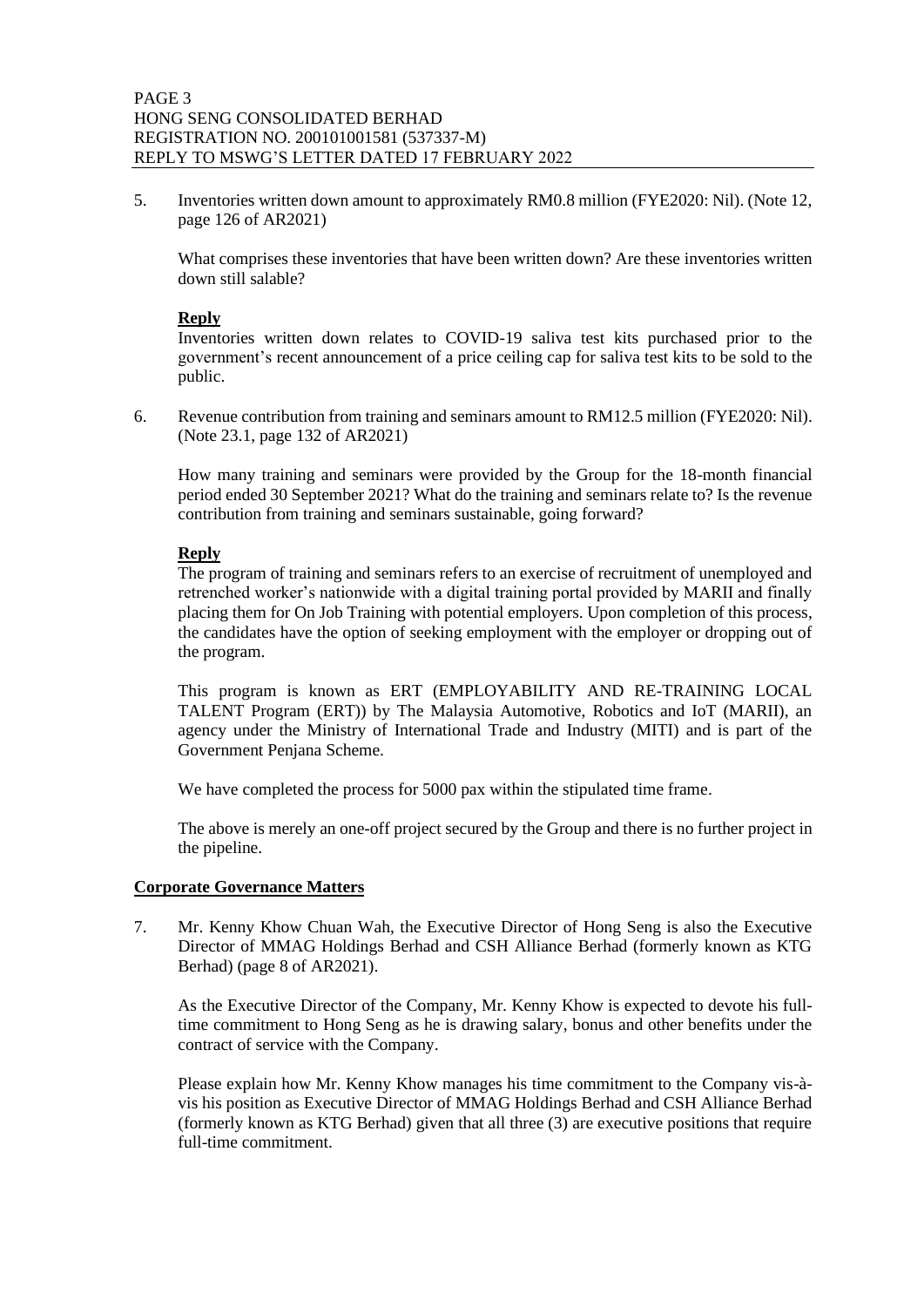## **Reply**

Mr. Kenny Khow is mostly tasked with the finance and corporate matters of Hong Seng, MMAG Holdings Berhad and CSH Alliance Berhad. At Hong Seng, we have Dato' Seri Teoh, Lester Chin and Christopher Chan to lead and manage the operations of the gloves, healthcare and other businesses of the Group while Mr. Kenny Know will provide the necessary support as and when required.

Mr. Kenny Khow has key competent financial controllers, managers and accountants reporting to him from each group of companies. In addition, the finance division of the 3 group of companies are based within a short 10km distance with MMAG & CSH located in USJ, Subang and Hong Seng located in Kelana Jaya, Petaling Jaya which eases his time in managing these 3 groups of companies.

Nevertheless, Mr Kenny Khow is mindful of his workload and should he find himself unable to manage the 3 groups of companies concurrently, he will resign from a particular group to ease his workload and ensuring he has full focus on his roles.

8. Mr. Kenny Khow Chuan Wah's other emolument amounted to RM100,921 (FYE2020: RM8,723). (page 41 AR2021)

What is the reason for the huge sum of other emolument? What comprises Mr. Kenny Khow's other emolument?

## **Reply**

Mr. Kenny Khow's other emoluments comprises of EPF, EIS SOCSO and monthly allowance for 18 months (which amounted to approximately RM5,000 per month). The monthly allowance was to cover his travelling (including toll and petrol as well as outstation business trips), driver and car allowance as no company car or driver is provided to him by Hong Seng.

9. The total cost incurred in maintaining the outsourced internal audit function for the 18-month financial period ended 30 September 2021 was RM6,500 (FYE2020: RM6,420). (page 55 of AR2021)

Given that the fee is rather small (approximately RM542 per month), how does the Audit Committee assure itself that there is adequate coverage and an effective internal audit function?

## **Reply**

Hong Seng's business activities was on a downtrend prior to 2021. With the additional gloves and healthcare segments only taking off in 2021, the Group is mindful of this fact and will ensure adequate coverage by the internal audit function for future years.